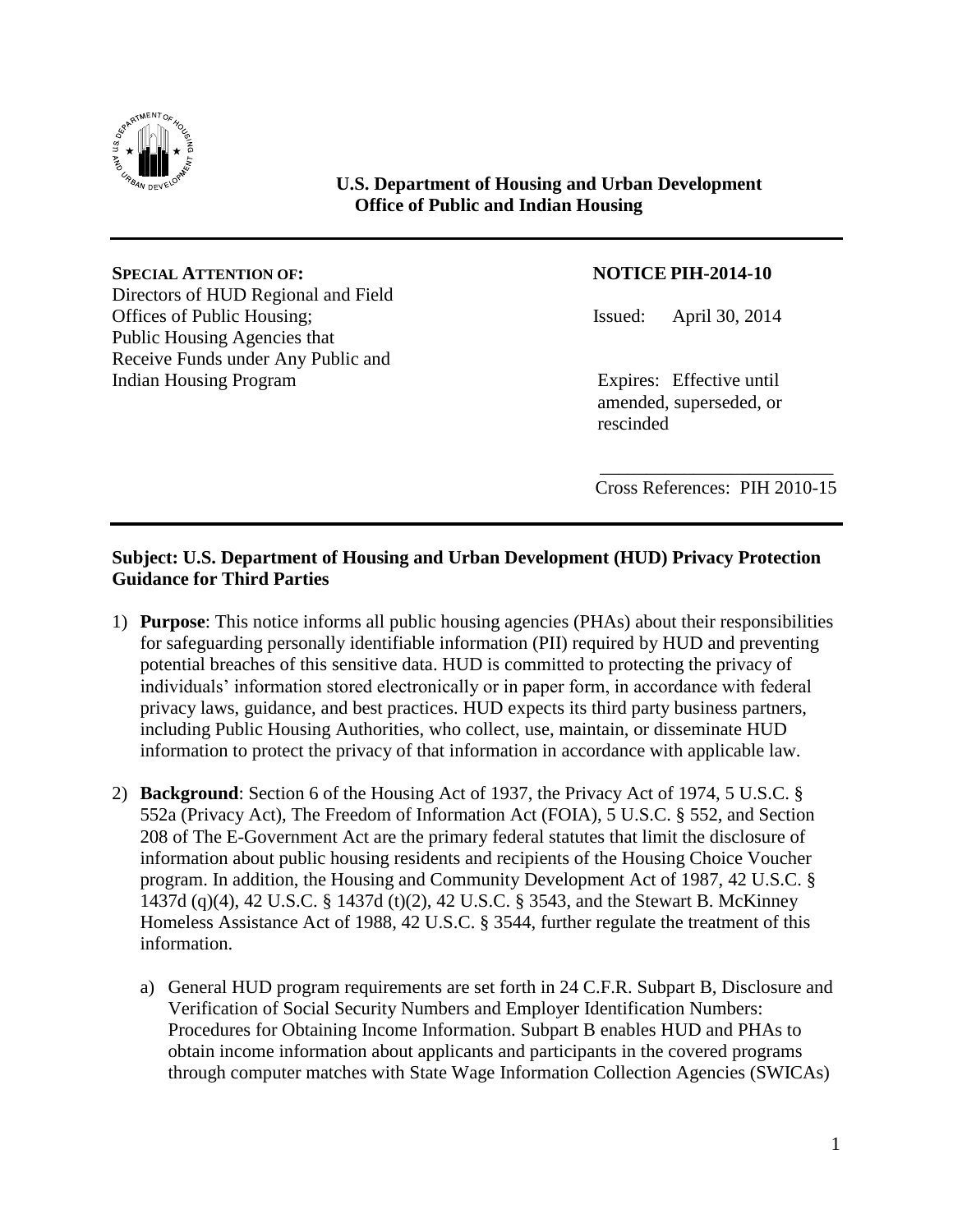and Federal agencies, in order to verify an applicant's or participant's eligibility for or level of assistance.

- i) *Restrictions on Use of Income Information Obtained from SWICA and Federal Agencies.* The restrictions of 42 U.S.C. 3544(c)(2)(A) apply to the use by HUD or a PHA of income information obtained from a SWICA and the restrictions of 42 U.S.C.  $3544(c)(2)(A)$  and of 26 U.S.C.  $6103(l)(7)(C)$  apply to the use by HUD or a PHA of income information obtained from the Internal Revenue Service or the Social Security Administration.
- b) The Privacy Act and other requirements for grants and contracts is spelled out in 24 C.F.R. § 5.212 which states:
	- i) *Compliance with the Privacy Act*. The collection, maintenance, use, and dissemination of SSNs, EINs, any information derived from SSNs and Employer Identification Numbers (EINs), and income information under this subpart shall be conducted, to the extent applicable, in compliance with the Privacy Act (5 U.S.C. 552a) and all other provisions of Federal, State, and local law.

*Privacy Act Notice*. All assistance applicants shall be provided with a Privacy Act notice at the time of application. All participants shall be provided with a Privacy Act notice at each annual income recertification.

- c) The Federal Acquisition Regulation (FAR), 48 C.F. R. Subpart24.104, sets forth that compliance with the requirements of the Privacy Act be included in HUD contracts at clause 52.224-2, which provides in part:
	- (a) The Contractor agrees to—
	- (1) Comply with the Privacy Act of 1974 (the Act) and the agency rules and regulations issued under the Act ….

Similar language is included in all HUD Grant Agreements requiring the Grantee to comply with the provisions of the Privacy Act of 1974 and the agency rules and regulations issued under the Act. (See Attachments 1 and 2 for the above provisions)

- d) Additional federal guidance on privacy protection is in OMB privacy-related memoranda, including:
	- i) OMB M-01-05, Guidance on Inter-Agency Sharing of Personal Data Protecting Personal Privacy
	- ii) OMB M-03-22, OMB Guidance for Implementing the Privacy Provisions of the E-Government Act of 2002
	- iii) OMB M-04-26, Personal Use Policies and —File Sharing Technology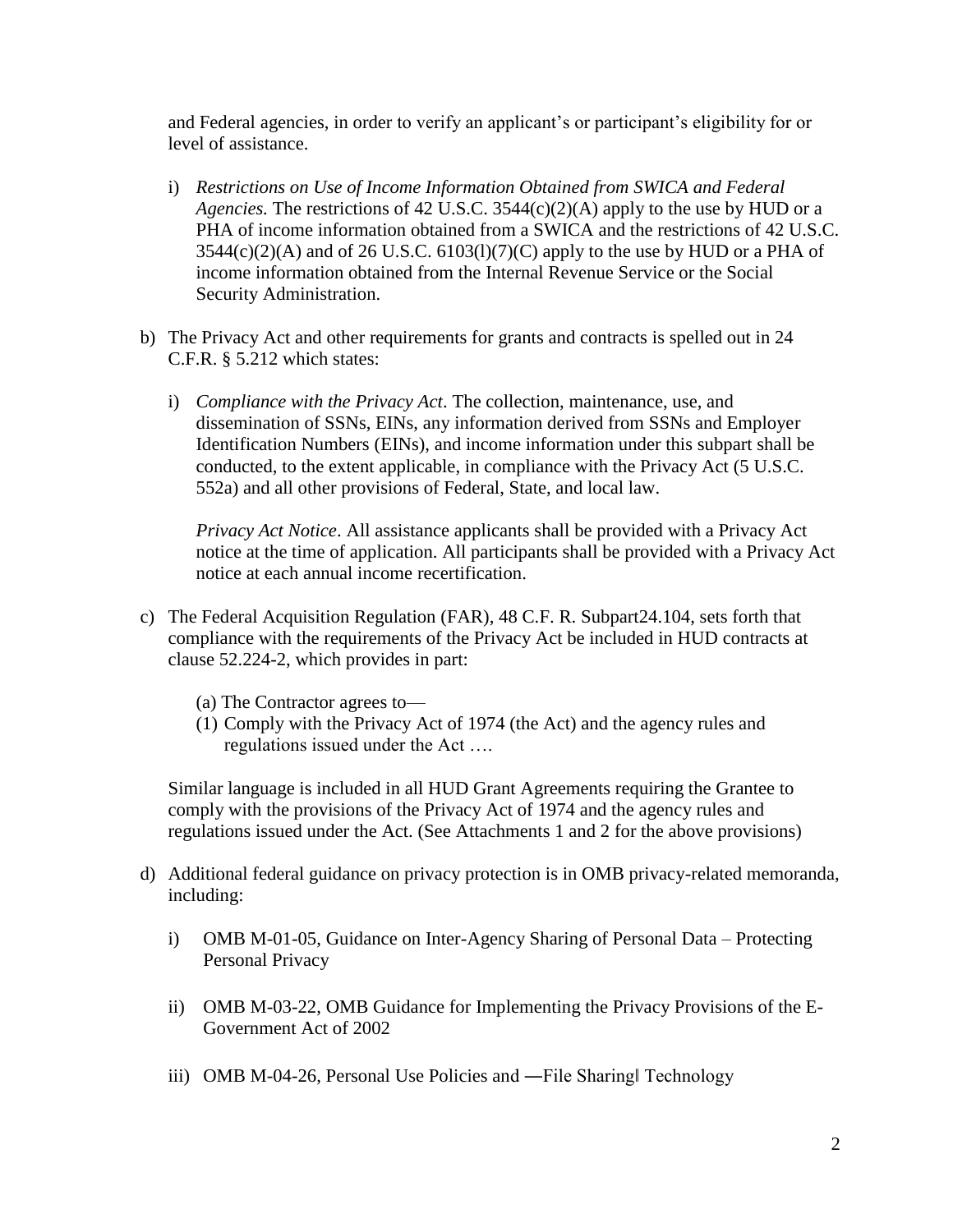- iv) OMB M-05-08, Designation of Senior Agency Officials for Privacy
- v) OMB M-06-15, Safeguarding Personally Identifiable Information
- vi) OMB M-06-16, Protection of Sensitive Agency Information
- vii) OMB M-06-19, Reporting Incidents Involving Personally Identifiable Information and Incorporating the Cost for Security in Agency Information Technology Investments
- viii) OMB Memo, September 20, 2006, Recommendations for Identity Theft Related Data Breach Notification Guidance
- ix) OMB M-07-16, Safeguarding Against and Responding to the Breach of Personally Identifiable Information
- x) OMB M-09-29, FY 2009 Reporting Instructions for the Federal Information Security Management Act and Agency Privacy Management
- e) Definitions

As used in this Notice, the following terms are defined as:

- i) Personally Identifiable Information (PII). Defined in OMB M-07-16 as "... information which can be used to distinguish or trace an individual's identity, such as their name, social security number, biometric records, etc. alone, or when combined with other personal or identifying information which is linked or linkable to a specific individual, such as date and place of birth, mother's maiden name, etc."
- ii) Sensitive Personally Identifiable Information. PII that when lost, compromised or disclosed without authorization could substantially harm an individual. Examples of sensitive PII include social security or driver's license numbers, medical records, and financial account numbers such as credit or debit card numbers.
- 3) **Guidance on Protecting Sensitive Privacy Information**: The Privacy Act requires that federal agencies maintain only such information about individuals that is relevant and necessary to accomplish its purpose. The Privacy Act also requires that the information be maintained in systems or records – electronic and paper – that have the appropriate administrative, technical, and physical safeguards to protect the information, however current. This responsibility extends to contractors and third party business partners, such as Public Housing Authorities, who are required to maintain such systems of records by HUD.
	- a) Contractors and third party business partners should take the following steps to help ensure compliance with these requirements: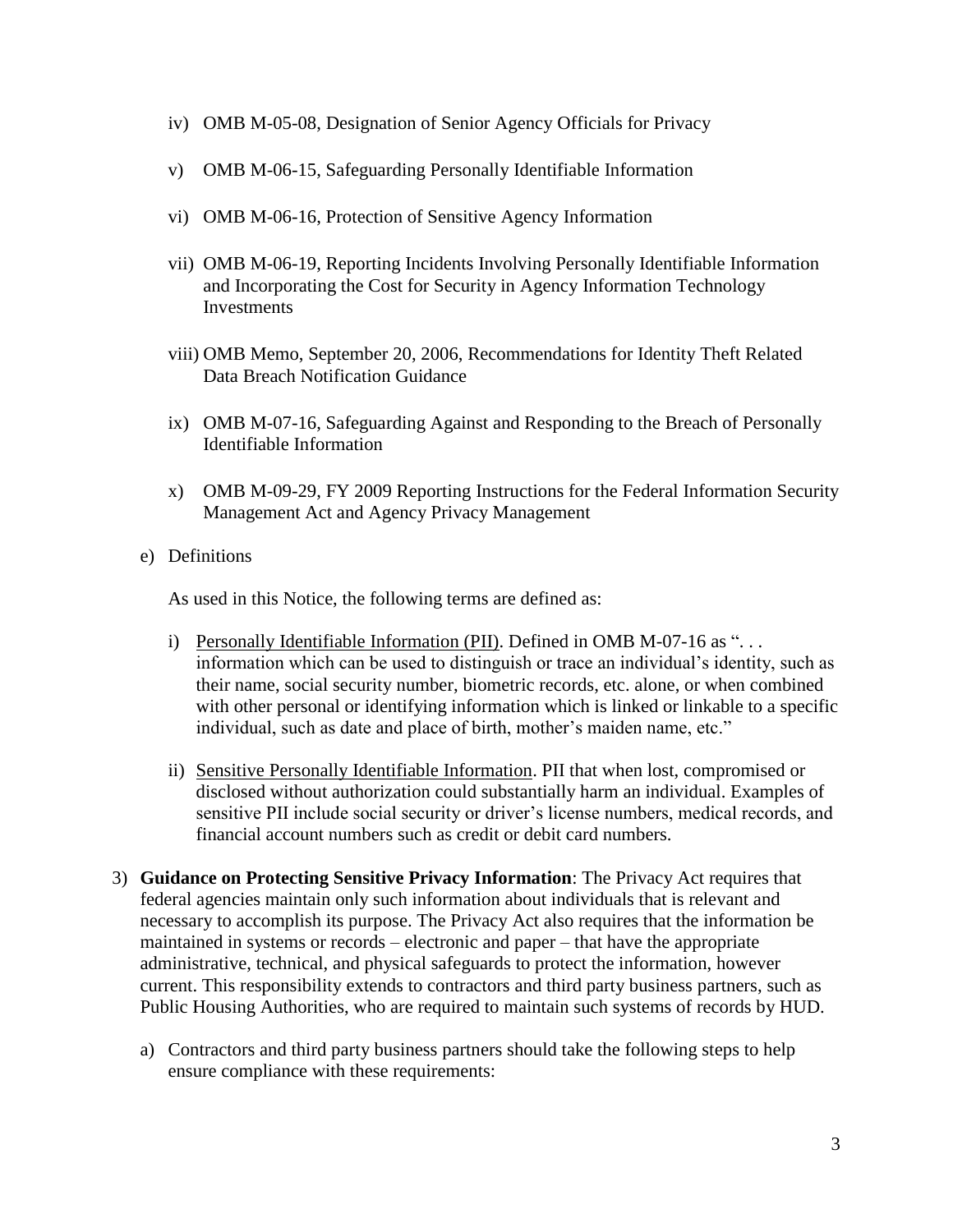- i) Limit Collection of PII
	- (1) Do not collect or maintain sensitive PII without proper authorization. Collect only the PII that is needed for the purposes for which it is collected.
	- (2) Consistent with the provisions of this Notice, PHAs may enter into agreements (or in some cases be required) to provide PII to legitimate researchers under contract or other agreement with HUD to support studies on the effects and operations of HUD programs. Further, HUD encourages PHAs to supply PII to other legitimate researchers who do not have contracts or other agreements with HUD in support of such studies, so long as the PHA in question has taken reasonable precautions to prevent disclosure of PII outside of the research team. Such reasonable precautions generally involve written agreements between the PHA and one or more researchers that specify the legal obligations of the latter to protect PII from disclosure.
- ii) Manage Access to Sensitive PII
	- (1) Only share or discuss sensitive PII with those personnel who have a need to know for purposes of their work. Challenge anyone who asks for access to sensitive PII for which you are responsible.
	- (2) Do not distribute or release sensitive PII to other employees, contractors, or other third parties unless you are first convinced that the release is authorized, proper and necessary.
	- (3) When discussing sensitive PII on the telephone, confirm that you are speaking to the right person before discussing the information and inform him/her that the discussion will include sensitive PII.
	- (4) Never leave messages containing sensitive PII on voicemail.
	- (5) Avoid discussing sensitive PII if there are unauthorized personnel, contractors, or guests in the adjacent cubicles, rooms, or hallways who may overhear your conversations.
	- (6) Hold meetings in a secure space (i.e., no unauthorized access or eavesdropping possible) if sensitive PII will be discussed and ensure that the room is secured after the meeting.
	- (7) Treat notes and minutes from such meetings as confidential unless you can verify that they do not contain sensitive PII.
	- (8) Record the date, time, place, subject, chairperson, and attendees at any meeting involving sensitive PII.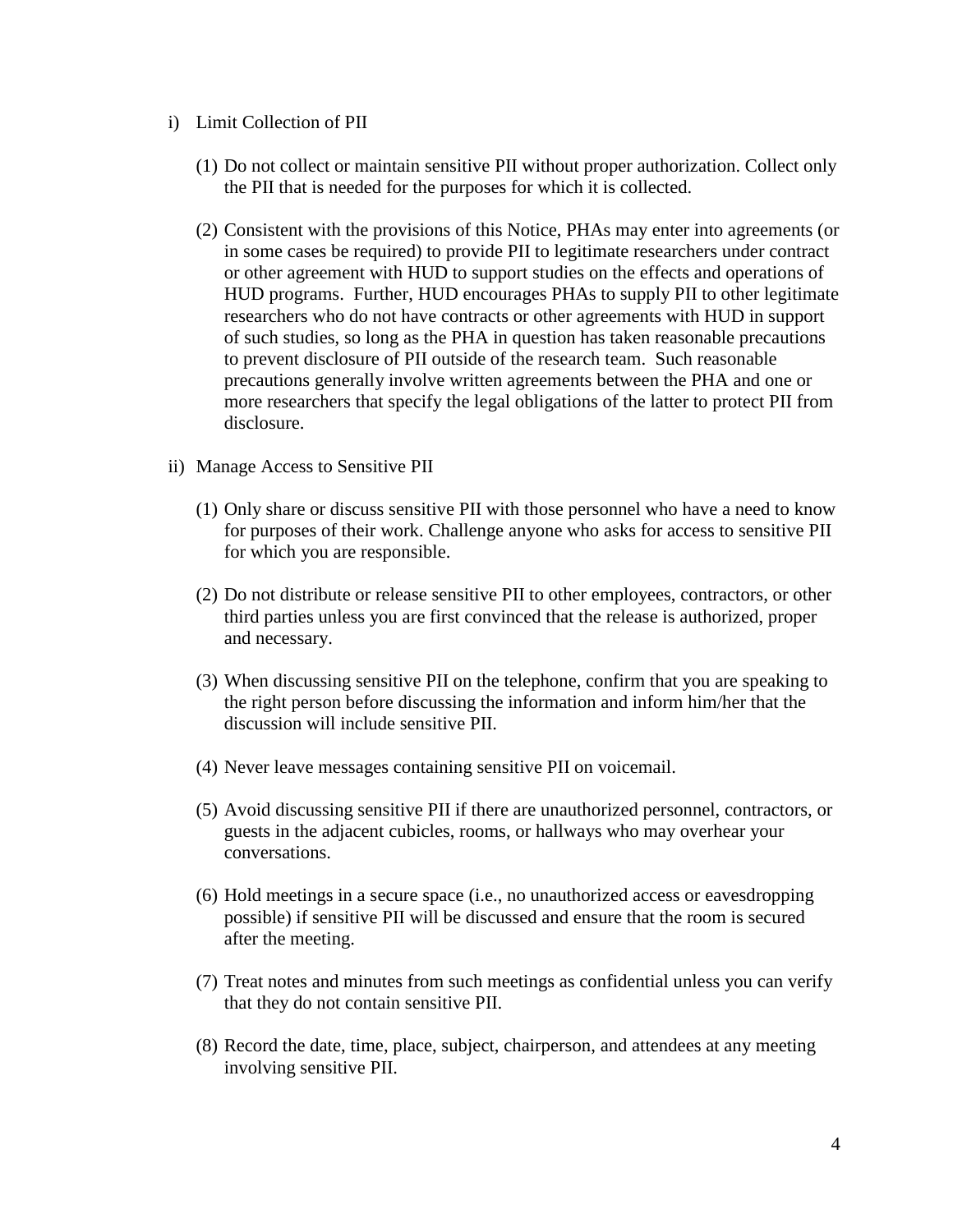- iii) Protect Hard Copy and Electronic Files Containing Sensitive PII
	- (1) Clearly label all files containing sensitive PII by placing appropriate physical labels on all documents, removable media such as thumb drives, information systems, and application. Examples of appropriate labels might include ―For Official Use Only‖ or ―For (Name of Individual/Program Office) Use Only.‖
	- (2) Lock up all hard copy files containing sensitive PII in secured file cabinets and do not leave unattended.
	- (3) Protect all media (e.g., thumb drives, CDs, etc.,) that contain sensitive PII and do not leave unattended. This information should be maintained either in secured file cabinets or in computers that have been secured.
	- (4) Keep accurate records of where PII is stored, used, and maintained.
	- (5) Periodically audit all sensitive PII holdings to make sure that all such information can be readily located.
	- (6) Secure digital copies of files containing sensitive PII. Protections include encryption, implementing enhanced authentication mechanisms such as twofactor authentication and limiting the number of people allowed access to the files.
	- (7) Store sensitive PII only on workstations that can be secured, such as workstations located in areas that have restricted physical access.
- iv) Protecting Electronic Transmissions of Sensitive PII via fax, email, etc.
	- (1) When faxing sensitive PII, use the date stamp function, confirm the fax number, verify that the intended recipient is available, and confirm that he/she has received the fax. Ensure that none of the transmission is stored in memory on the fax machine, that the fax is in a controlled area, and that all paper waste is disposed of properly (e.g., shredded). When possible, use a fax machine that uses a secure transmission line.
	- (2) Before faxing PII, coordinate with the recipient so that the PII will not be left unattended on the receiving end.
	- (3) When faxing sensitive PII, use only individually-controlled fax machines, not central receiving centers.
	- (4) Do not transmit sensitive PII via an unsecured information system (e.g., electronic mail, Internet, or electronic bulletin board) without first encrypting the information.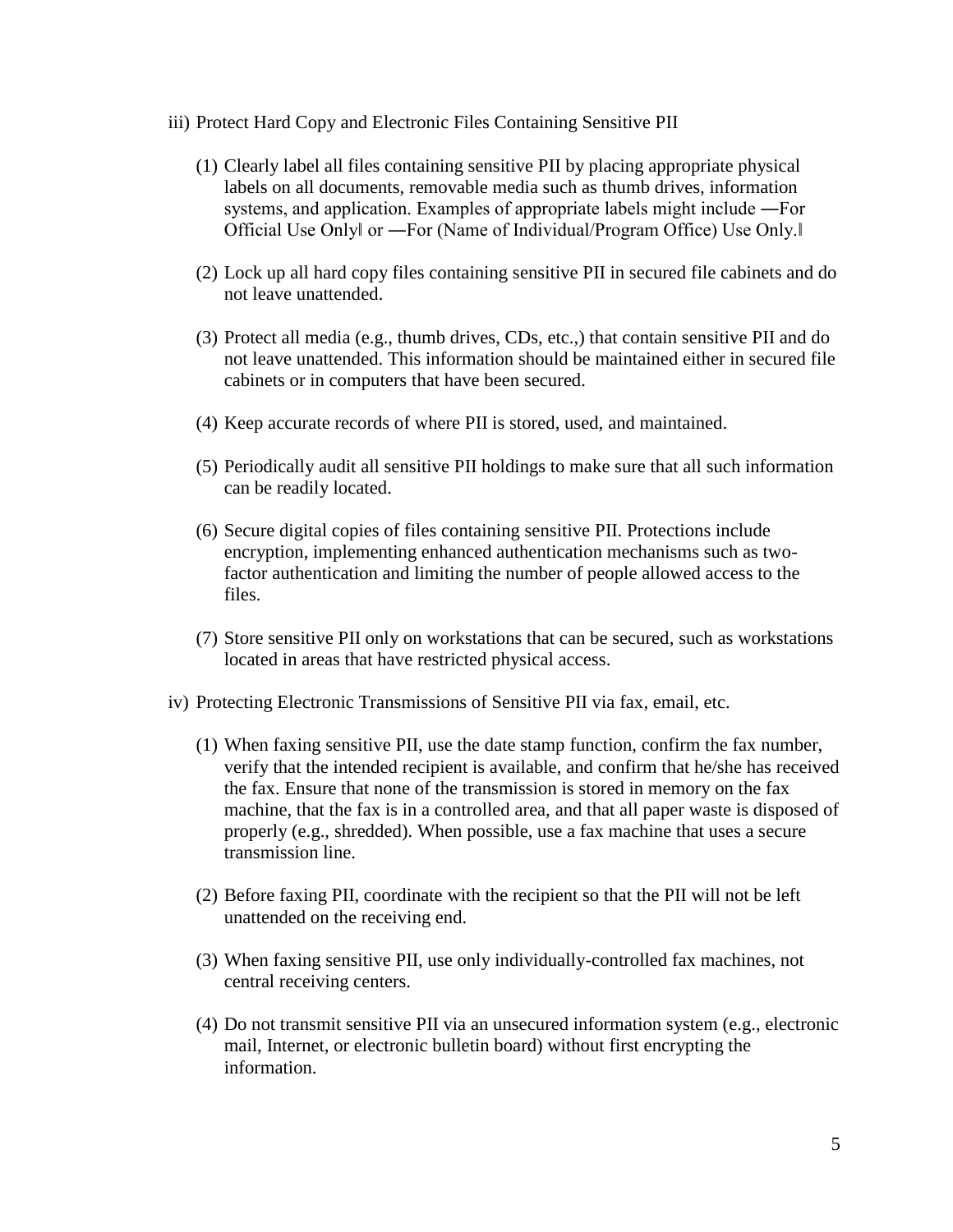- (5) When sending sensitive PII via email, make sure both the message and any attachments are encrypted.
- (6) Do not place PII on shared drives, multi-access calendars, the Intranet, or the Internet.
- v) Protecting Hard Copy Transmissions of Files Containing Sensitive PII
	- (1) Do not remove records about individuals with sensitive PII from facilities where HUD information is authorized to be stored and used unless approval is first obtained from a supervisor. Sufficient justification, as well as evidence of information security, must been presented.
	- (2) Do not use interoffice or translucent envelopes to mail sensitive PII. Use sealable opaque solid envelopes. Mark the envelope to the person's attention.
- vi) When using the U.S. postal service to deliver information with sensitive PII, doublewrap the documents (e.g., use two envelopes – one inside the other) and mark only the inside envelope as confidential with the statement ―To Be Opened By Addressee Only.
- vii) Records Management, Retention and Disposition
- viii) Follow records management laws, regulations, and policies applicable within your jurisdiction.
- ix) Ensure all Public Housing Authority locations and all entities acting on behalf of the Authority are managing records in accordance with applicable laws, regulations, and policies.
- x) Include records management practices as part of any scheduled oversight protocols.
- xi) Do not maintain records longer than required.
- xii) Destroy records after retention requirements are met.
- xiii) Dispose of sensitive PII appropriately use cross-cut shredders or burn bags for hard copy records and permanently erase (not just delete) electronic records.
- xiv) Incident Response
- xv) Supervisors should ensure that all personnel are familiar with reporting procedures.